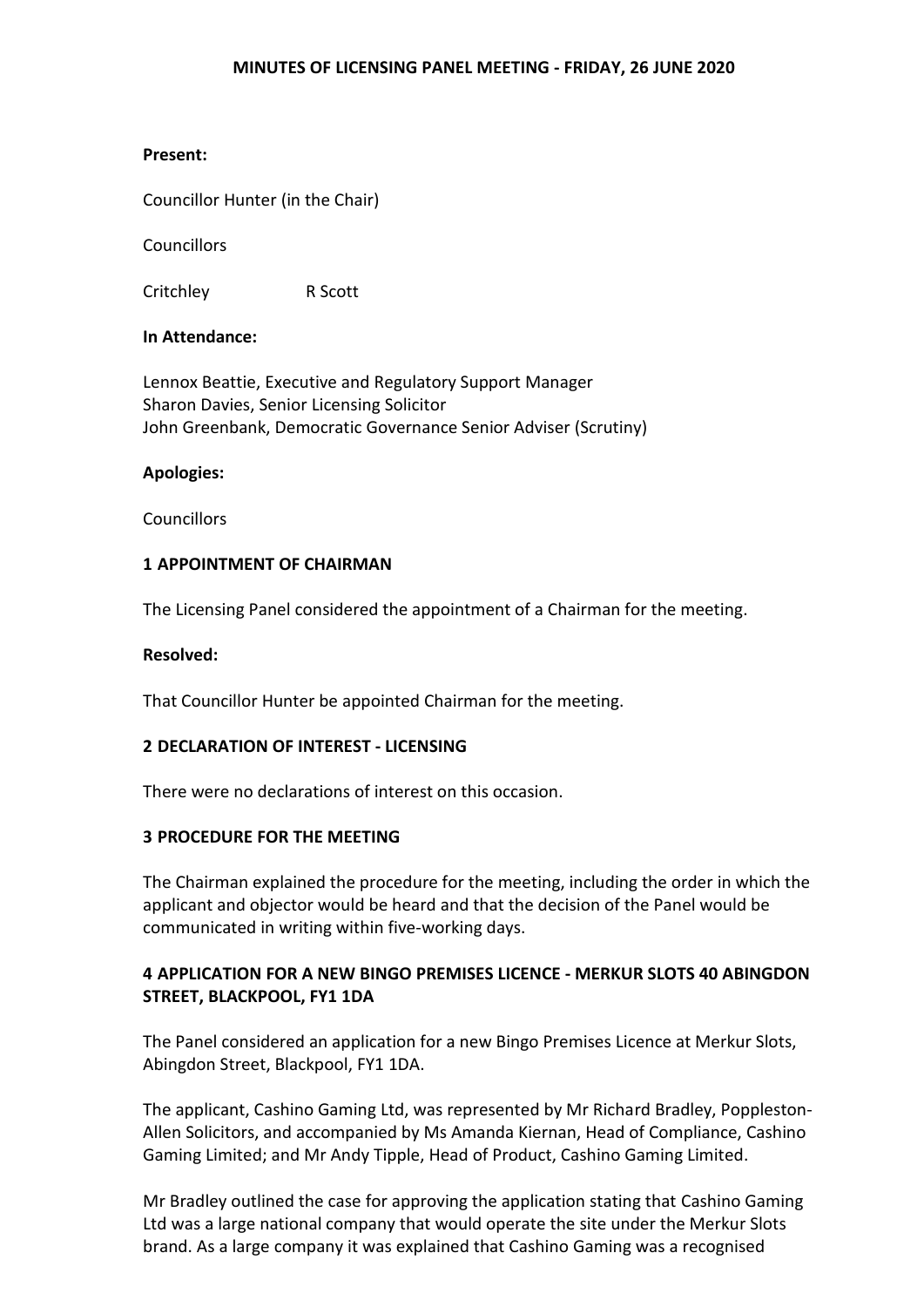responsible operator that submitted an Annual Assurance Statement to the Gambling Commission, demonstrating its compliance with regulations. It was also stated that no licences held by Cashino Gaming had been the subject of a licensing review in the past. Mr Bradley also highlighted that no objections to the application had been received from statutory responsible authorities such as Lancashire Constabulary.

It was intended that the site at 40 Abingdon Street would be a combined Bingo-Slots establishment, with the focus on Bingo. This form of gambling was described as low value and typical involved low spending by customers. Mr Bradley also outlined the mitigation and processes undertaken by Cashino Gaming at its other locations to ensure that its practices addressed risks protected customers and the local community. This included a strict policy on signage and advertising that did not target young people and the layout of the location would restrict the view of the interior from the street. It was further explained that the location would be staffed at all times and that all members of staff would be trained to ensure customers were safeguarded and that positive gambling would be promoted. It was also stated that there was no proposal to operate the site twenty-four hours a day and that while no crime and disorder issues had been identified as part of the risk assessment Cashino Gaming was committed to addressing any that may arise. In conclusion Mr Bradley stated that Cashino Gaming believed that the application met the Licensing Objectives and should therefore be approved.

The Panel queried how many bingo tablets and slot machines would be installed at the site. In response Mr Tipple explained that twenty hand held Bingo tablets, 21 Cat-C Slot terminals and four Slot/Bingo Tri-Max terminals. This was described as the high street standard offered at Merkur Slot locations.

Mr Bradley added that the applicant would be happy to accept conditions if licence was approved. Specifically that there would be no pre-planned single manning after 8.00pm and that opening hours would be restricted until 1.00am or 2.00am.

Mr Paddy Whur, Woods Whur Solicitors, outlined objections to the application on behalf of Abingdon Barbeque, 44 Abingdon Street, and the Bread Basket, 55 Abingdon Street. It was stated that the objectors did not believe that adequate consideration had been given to local concerns in the development of the risk assessment supporting the application. Mr Whur expressed the view that the risk assessment was a generic one not a location specific one. He also noted that the information submitted in support of the application had incorrectly stated the site was for an Adult Gaming Centre (AGC), not Bingo. Mr Whur further detailed the concerns of the objectors that the licence's location was in an area of high crime and registered as one of the highest areas of deprivation in the country, and it did not appear either of these issues had been taken into consideration by the applicant. Although the applicant had provided details of its company policies and standards, Mr Whur stated the view that these were general statements not specific mitigation for the proposed location, such as protecting vulnerable adults and children. He also brought the Panel's attention an advert for staff for the venue that stated that lone working may take place and highlighted that a planning application for the same location was for a twentyfour hour a day operation. It was suggested that this indicated that the venue would be operated all day and would be singled staffed for at least part of its operation. Mr Whur also expressed an opinion that the proposed floor plan of the venue allowed for the installation of slot machines in excess of those already outlined and that the site could accommodate up to thirty-eight slot machines, making the venue primarily for slot based